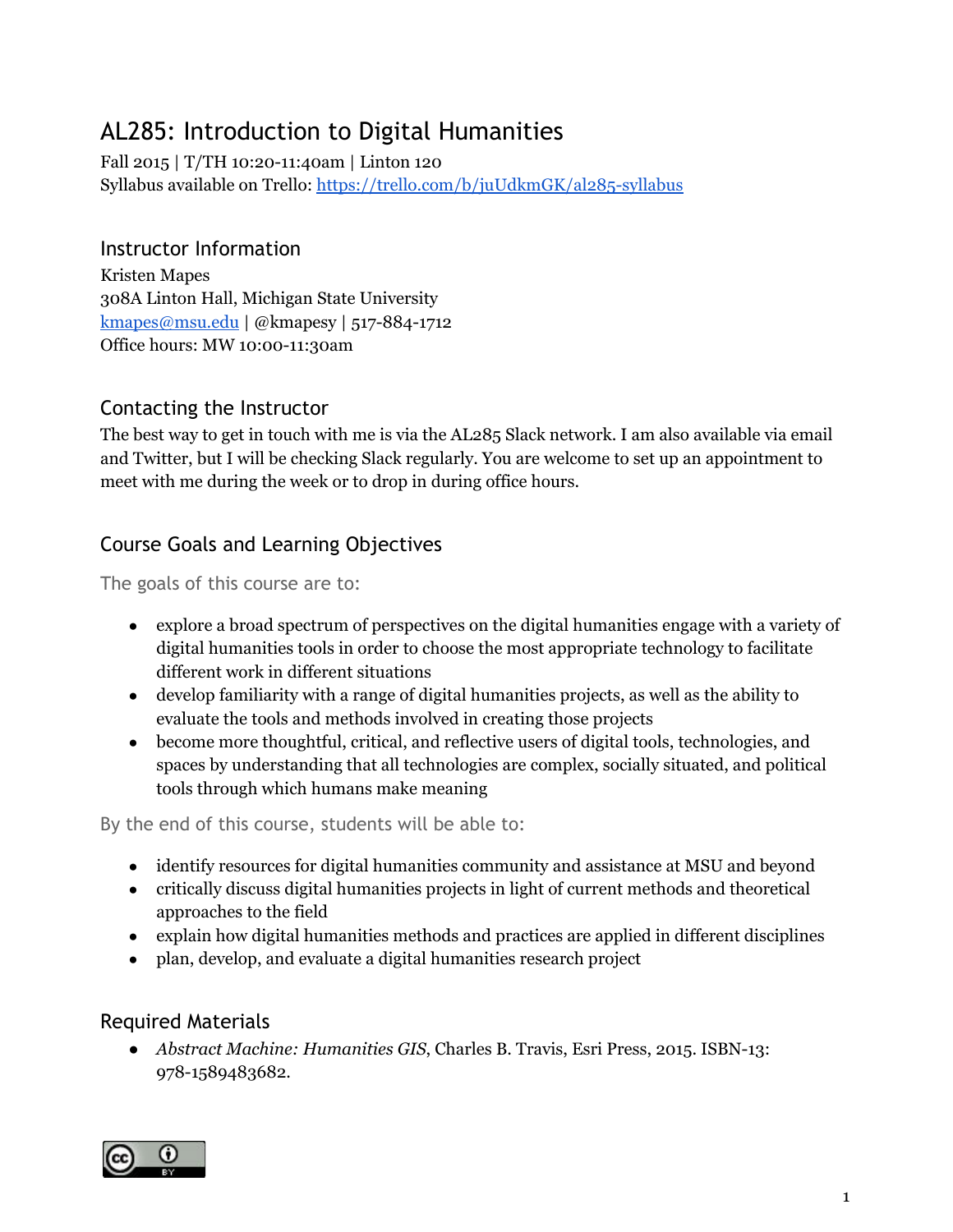## Assignments

| 'How did they make that?' project review | 5%     |
|------------------------------------------|--------|
| Project critique                         | 5%     |
| <b>GIS Mini-Report</b>                   | 5%     |
| Disciplinary Presentation                | $10\%$ |
| <b>Twitter Storify Digest</b>            | 5%     |
| Exam                                     | 20%    |
| <b>Final Project</b>                     | 35%    |
| Attendance and Participation             | 15%    |

## Grading Scale

This course uses MSU's 4.0 grading scale. Credit will not be awarded for a score below 1.0 (59% or below).

| 4.0 | 92-100% |
|-----|---------|
| 3.5 | 86-91%  |
| 3.0 | 80-85%  |
| 2.5 | 75-79%  |
| 2.0 | 70-74%  |
| 1.5 | 65-69%  |
| 1.0 | 60-64%  |

## Extra Credit

Opportunities to earn extra credit will be offered throughout the semester. These may include additional tutorials, workshop attendance, use of the Library's DH Office Hours, etc. The amount of extra credit available for each opportunity will be provided in Trello.

## Embedded Librarian

Throughout the course, Thomas Padilla, Digital Scholarship Librarian at MSU [\(http://staff.lib.msu.edu/tpadilla](http://staff.lib.msu.edu/tpadilla)), will be available for assistance. He will attend a number of course sessions and be a fantastic resource as you work on your final projects. Feel free to ask him questions on Slack, via email ([tpadilla@msu.edu\)](mailto:tpadilla@msu.edu), and at the Library's Digital Humanities Office Hours on Thursdays, 12:00-1:30pm.

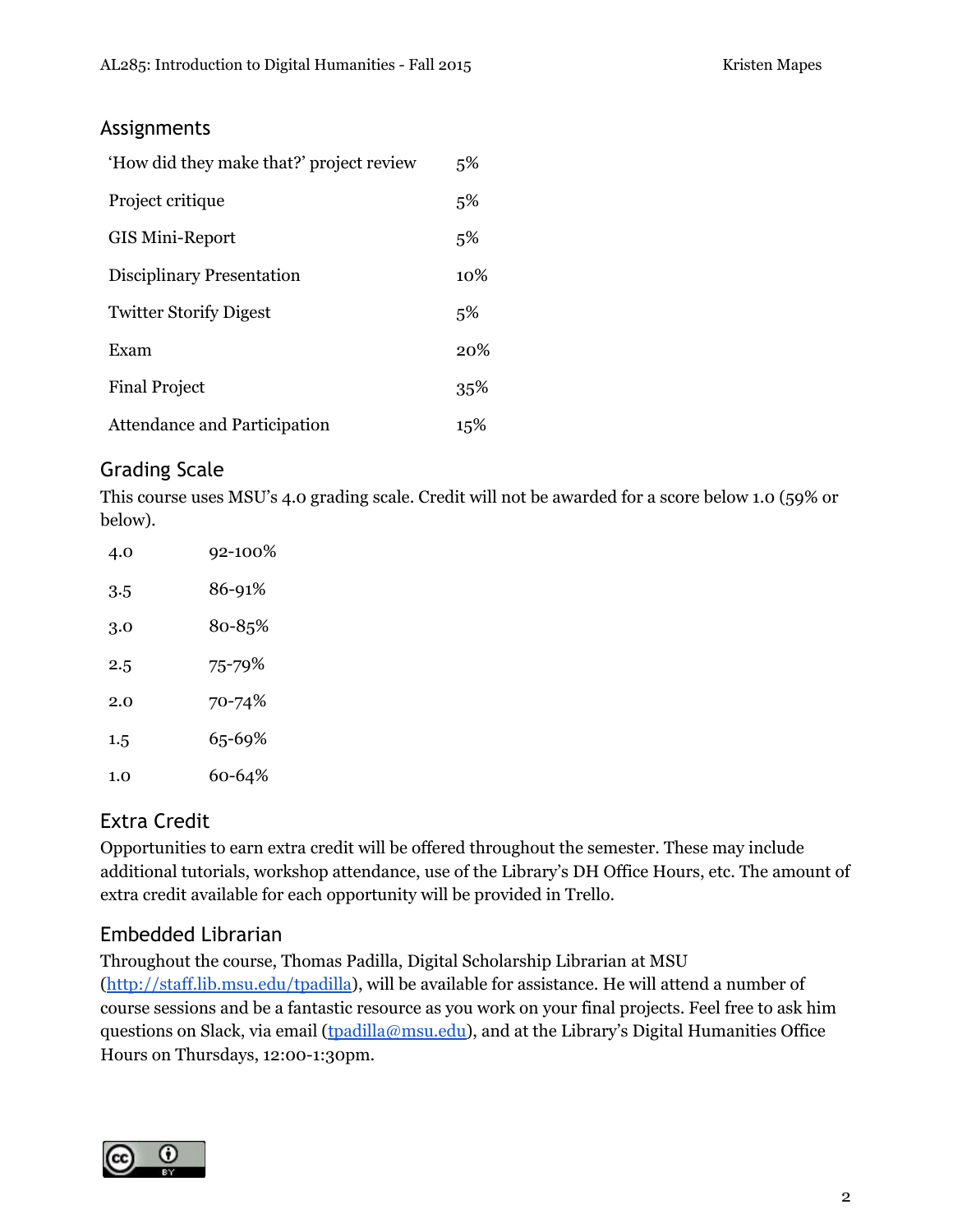## Course Policies

#### **Course Technologies**

You will need to have access to certain digital technologies in order to complete your work. In some instances, these technologies may be new to you. You are responsible for making time to ramp up, troubleshoot, and learn. This activity will require your patience, can-do attitude, and sense of adventure.

- Access to [https://googleapps.msu.edu](https://googleapps.msu.edu/) for access course materials and complete your course work.
- Your @msu.edu e-mail account. Check this email often (several times every day).
- A **Trello**account. Sign up using your @msu.edu email account at [trello.com/kristen204/recommend.](https://trello.com/kristen204/recommend) Only your classmates, our embedded librarian, and I will be able to see the project boards you create (unless you choose to make yours public). See [trello.com/guide](https://trello.com/guide) for an introduction to using this project management tool.
- A **Slack**account. Sign up using your @msu.edu email account at [al285.slack.com.](http://al285.slack.com/) Only your fellow classmates, our embedded librarian, and I will be able to see this channel, so it is relatively private. See [slack.com/getting-started](http://slack.com/getting-started) for tips and tutorials about how to use Slack effectively for team communication.
- A **Storify**account. If you already have an account, you are welcome to use it. Otherwise, set up an account with whichever email and username you prefer. You are welcome to use an alias to increase your privacy, just let me know what the alias is so I can match you to the account.

If you are going to use a laptop or any other technology during class, make sure that it is not a distraction to yourself or others. Do not take phone calls, update your status, or text during class unless you have made arrangements with me ahead of time (due to some sort of emergency or care issue). Avoid using technology as a barrier to actively engaging during class. Instead, let it either augment our discussions or turn it off.

#### Attendance

Attendance is mandatory for this class. You are allowed two unexcused absences; further absences will result in the deduction of a third of a point from your final grade. If you miss a class, I do not need to know the reason why unless it is because of a death in the family or a religious holiday.

Lateness disrupts the entire class, especially in a small discussion course like ours. If you are more than 10 minutes late, I will mark it as half an absence.

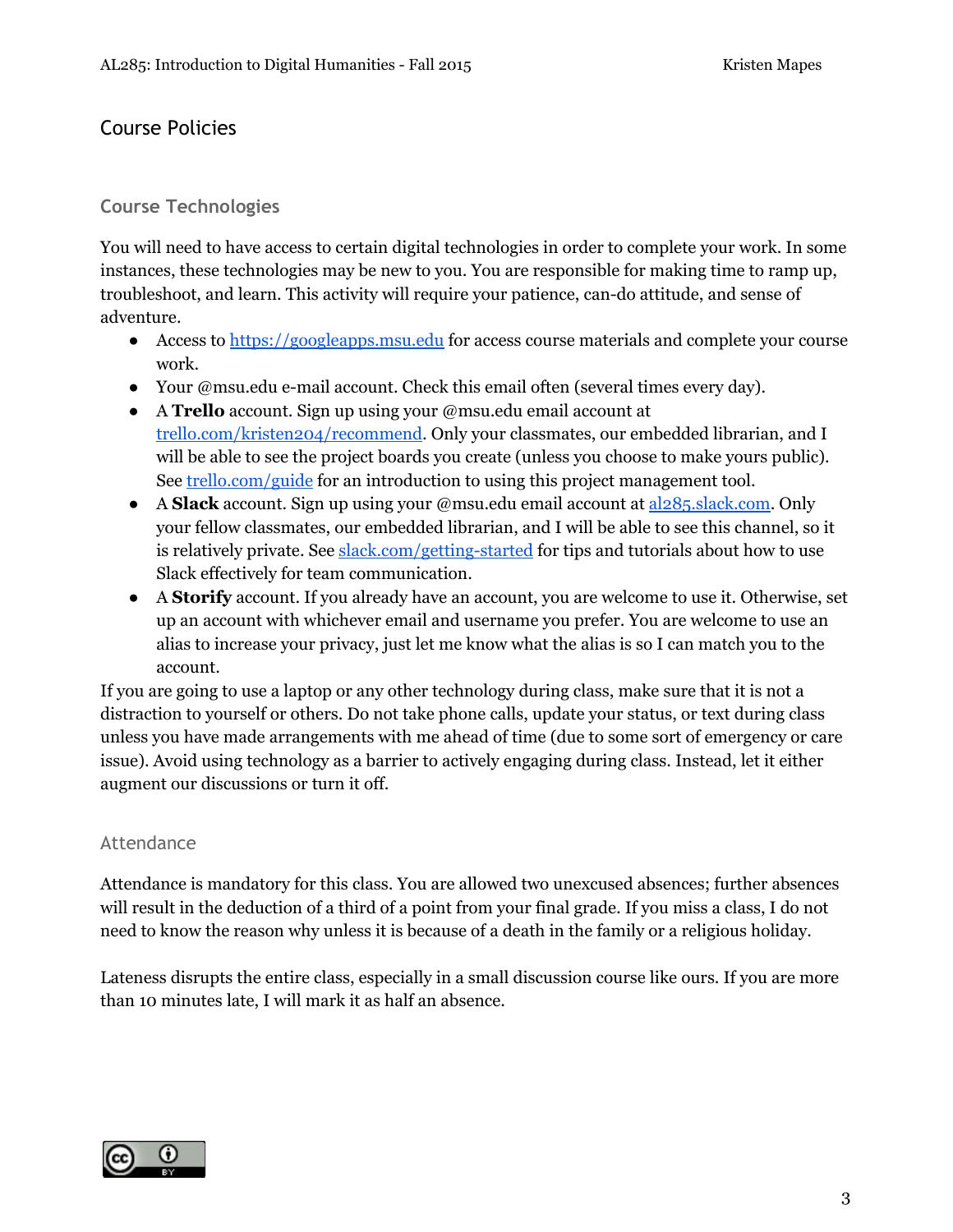#### Late Assignments

Assignments are due at the beginning of the class period on the day they are due. Any assignment turned in on the same day as the deadline but after the beginning of class will lose points. Assignments turned in later than the due date will not be accepted.

#### Ethics and Academic Integrity

The work you submit must be produced originally for this class. An additional expectation is that you will follow this basic ethical obligation: You should credit others' contributions to your work. You should not claim, as your own, work (or writing) that is not your own. To do so is considered plagiarism. It is perfectly appropriate for you to borrow graphics, to quote passages, and to use ideas from others. However, whenever you do that, follow appropriate conventions for citing and using your sources. Procedures for responding to cases of academic honesty and possible repercussions are outlined in Spartan Life: Student Handbook and Resource Guide. They can also be found on the web at: <http://www.msu.edu/unit/ombud/honestylinks.html>

### Special Needs and Accommodations

To receive accommodation for any disability, students must first register with the Resource Center for Persons with Disabilities. The RCPD will request appropriate documentation and make a determination regarding the nature of the accommodation to which a student is entitled. The RCPD will then give the student a "visa" that specifies the kind of accommodation that may be provided. It is then the responsibility of the student seeking accommodation to present the visa to his/her instructor.

That said, we all learn in different ways and process information differently. Please talk to me as soon as possible about your individual learning needs and the ways in which we can accommodate you. Even if you do not have a documented disability, remember that there are support services available to you at MSU such as the Writing Center [\(http://writing.msu.edu\)](http://writing.msu.edu/) and the Learning Resources Center [\(http://lrc.msu.edu\)](http://lrc.msu.edu/).

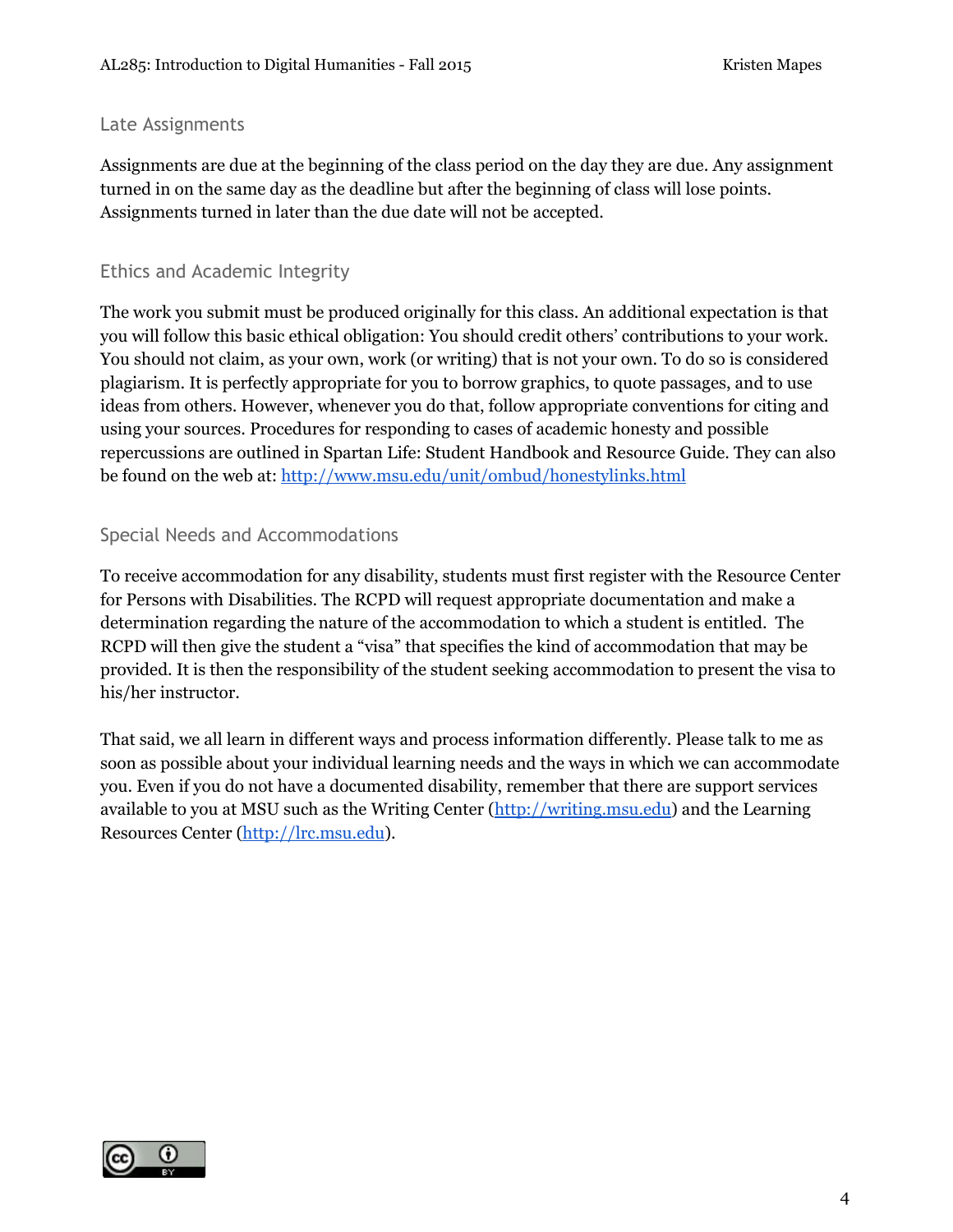## Assignments

'How Did They Make That' Project Review (5%)

Digital Humanities projects come in many forms, rely on a wide array of data types, and involve any manner of technologies. Becoming accustomed to navigating a project site and exploring how each project approached its data, process, and presentation is a crucial skill for this class.

Select two of the projects that Posner presented and explore the project goals, what type of data it used, how that data was found and/or transformed, what technologies were used, and why. Include your own analysis of how successful you think the project was in achieving its aims, and why or why not. This is a short report, so be concise and clear.

You have two choices for approaching the short report:

- 1) Write ½ page about each project
- 2) Write 1 page comparing the two projects

See the Trello card for the list of project options [\(https://trello.com/c/l4o14LPQ/40-how-did-they-make-that-project-review\)](https://trello.com/c/l4o14LPQ/40-how-did-they-make-that-project-review)

Digital Humanities Project Critique (5%)

Digital Humanities projects come in many forms, rely on a wide array of data types, and involve any manner of technologies. Becoming accustomed to navigating a project site and exploring how each project approached its data, process, and presentation is a crucial skill for this class.

Select any DH project you wish (except those that we have already analyzed in class). Explore the project goals, what type of data it used, how that data was found and/or transformed, what technologies were used, and why. Include your own analysis of how successful you think the project was in achieving its aims, and why or why not.

This is a short, 1 page, report, so be concise and clear. At the top of your paper, be sure to include the project title, primary authors/contributors, and the URL.

GIS Mini-Report and Presentation (5%)

*Abstract Machines: Humanities GIS*, Charles B. Travis, 2015: Choose 1 of the middle 4 chapters, read & write ½ page summary & critique of it. Prepare to present your thoughts in a 1 minute flash presentation.

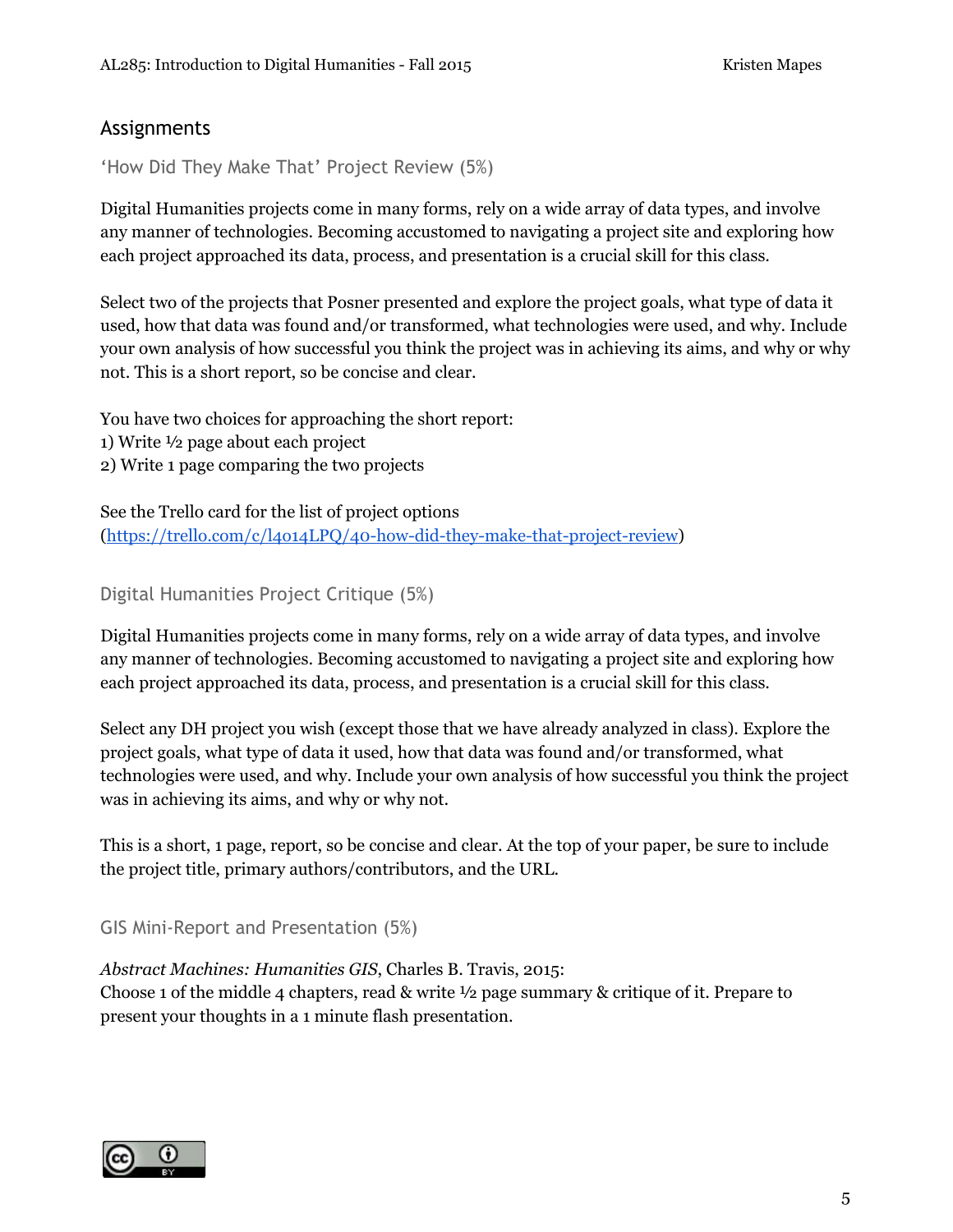Disciplinary Presentation (10%)

Present digital humanities approaches within a particular discipline. Each student will present on a different discipline and should include examples of several project examples in the presentation.

Plan a 5 minute presentation, which should address the following points:

- How has DH impacted this discipline?
- What methods does DH in this discipline use?
- What are some of the well known DH projects in the discipline?

The research done for this assignment will familiarize you with concrete examples and a range of approaches to DH from the traditional disciplines. Presentation experience will provide students with confidence in discussing DH trends.

See the Trello card for the assignment for discipline options and for research resources [\(https://trello.com/c/uS48XvGg/13-disciplinary-presentation\)](https://trello.com/c/uS48XvGg/13-disciplinary-presentation).

Twitter Storify Digest (5%)

Monitor digital humanities twitter discussion for the week period (Mon, Oct 5 - Sun, Oct 11) prior to the assignment's due date.

Each student will create a digest that covers trending topics/ideas in the field, highlights new tools, explains an issue in greater depth, etc. all based on discussion during the previous week. Post the digest to your own Storify account and share the link to the digest in Slack.

See the Trello assignment card for places to find and follow the conversation [\(https://trello.com/c/CPXVKgRe/18-twitter-storify-digest\)](https://trello.com/c/CPXVKgRe/18-twitter-storify-digest).

Final Project (35%)

Students will work in groups (size determined by topics and interests) to examine a research question using digital humanities methods. Each group will be tasked with dividing duties according to each group member's strengths, selecting appropriate data and tools to conduct the research, and determining the deliverable type (e.g. multimedia website, map, network, etc).

During the semester, the following assignments will be due before the submission of the project on the final day of class.

- Project Proposal Single page description of the research question being posed, ideas for where data to analyze will come from, proposed methods for analysis, and proposed final deliverable
- Project Update and Timeframe  $-1$  to  $1\frac{1}{2}$  page revised proposal and plan for completion of the project; specify the role of each group member will fulfill

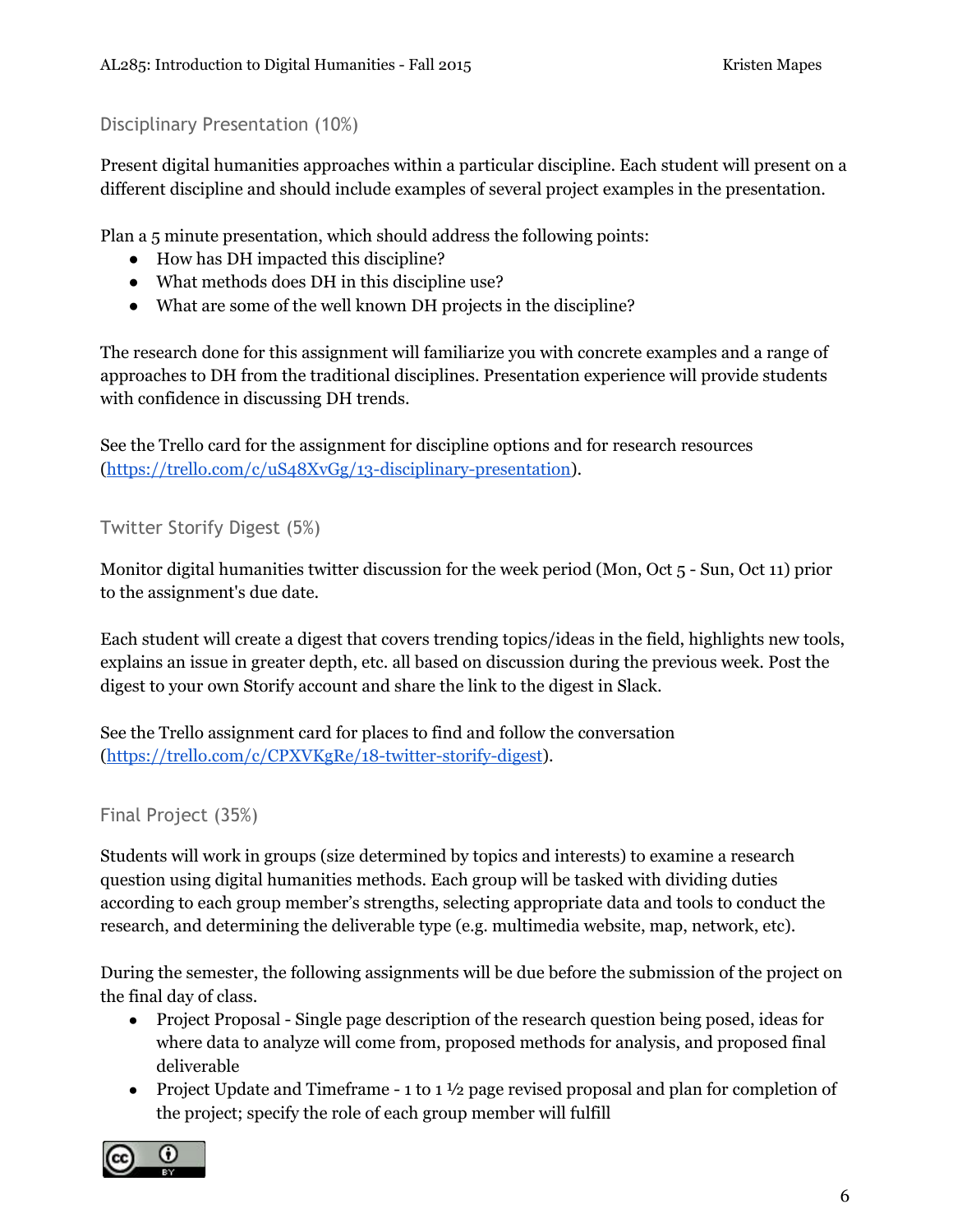● Project Presentation - 10-12 minute presentation of the final project, including methodology, during the final class day

### Attendance and Participation (15%)

Active participation in the course is required. See the attendance policy for information about absences and how they affect your grade. Come to class prepared to discuss the readings due that day and/or having explored the tools we will be learning.Plan on expressing your ideas, frustrations, questions, and confusions. This is a small, discussion based class, so we have the opportunity to delve deeply into issues. Participation also extends to the online portal to the course, the AL285 Slack network. You periodically will be required to post something in Slack before class about the readings and assignments. Doing so on time will count toward your overall participation grade. Slack is a fantastic resource for airing questions and comments and sharing ideas and resources that don't come up in class. Contributing to the conversation in Slack will help improve your participation grade.

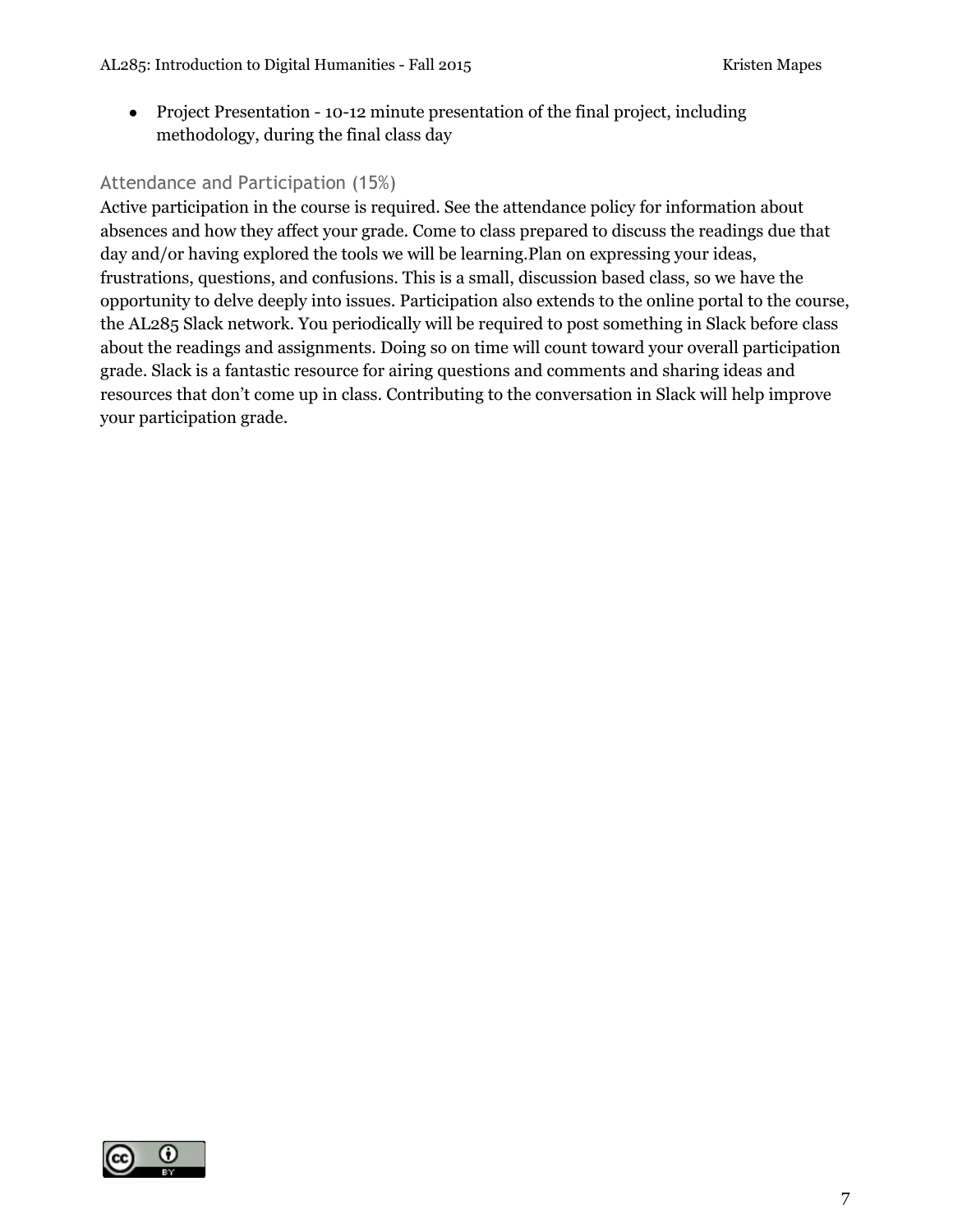## **Schedule**

*See Trello as reading assignments for the following classes are finalized.*

**September 3 (Thurs) - Introduction**

Introductions and syllabus review. Brief tutorial on using the class technologies of Trello and Slack. Using Voyant [\(http://voyant-tools.org](http://voyant-tools.org/)) in research, writing, and classwork.

**September 8 (Tues) - History of Digital Humanities**

Discussion of the histories of digital humanities as well as critiques of it. Readings due:

• The history of humanities computing, Susan Hockey, A Companion to Digital Humanities, 2004, [http://www.digitalhumanities.org/companion/view?docId=blackwell/9781405103213/978](http://www.digitalhumanities.org/companion/view?docId=blackwell/9781405103213/9781405103213.xml&chunk.id=ss1-2-1)

[1405103213.xml&chunk.id=ss1-2-1](http://www.digitalhumanities.org/companion/view?docId=blackwell/9781405103213/9781405103213.xml&chunk.id=ss1-2-1) ● Mission Statement, Postcolonial Digital Humanities,

- <http://dhpoco.org/mission-statement-postcolonial-digital-humanities> [accessed: 8/20/2015]
- Why are the digital humanities so white? Tara McPherson, Debates in the Digital Humanities, 2012, <http://dhdebates.gc.cuny.edu/debates/text/29>
- About, #TransformDH, <http://transformdh.org/about-transformdh> [accessed: 8/20/2015]
- Across two (imperial) cultures Roopika Risam, 2015, <http://roopikarisam.com/uncategorized/across-two-imperial-cultures-2>
	- [this paper was given as a conference keynote talk, and the video is online [https://www.youtube.com/watch?v=ttjEGiuR9ec&list=PLwjDEegcNesDy-AjuTv\\_q](https://www.youtube.com/watch?v=ttjEGiuR9ec&list=PLwjDEegcNesDy-AjuTv_q_YnsiZEgTtBv&index=11) [\\_YnsiZEgTtBv&index=11\]](https://www.youtube.com/watch?v=ttjEGiuR9ec&list=PLwjDEegcNesDy-AjuTv_q_YnsiZEgTtBv&index=11)

Project Review: Around DH in 80 Days, [arounddh.org](http://www.arounddh.org/)

**September 10 (Thurs) - What is Data? [Class held in MSU Main Library - Meet by the Reference Desk]**

**Assignment due**: 'How did they make that?' Project Review

This class session will take place in the MSU Main Library (meet on the ground floor by the Reference Desk). Digital Scholarship Librarians Thomas Padilla and Bobby Smiley, and Digital Library Programmer, Devin Higgins, will introduce themselves and the DH resources at the Library. They will then lead a workshop on retrieving data, cleaning it using OpenRefine [\(http://openrefine.org\)](http://openrefine.org/), and visualizing it using RAW [\(http://app.raw.densitydesign.org\)](http://app.raw.densitydesign.org/).

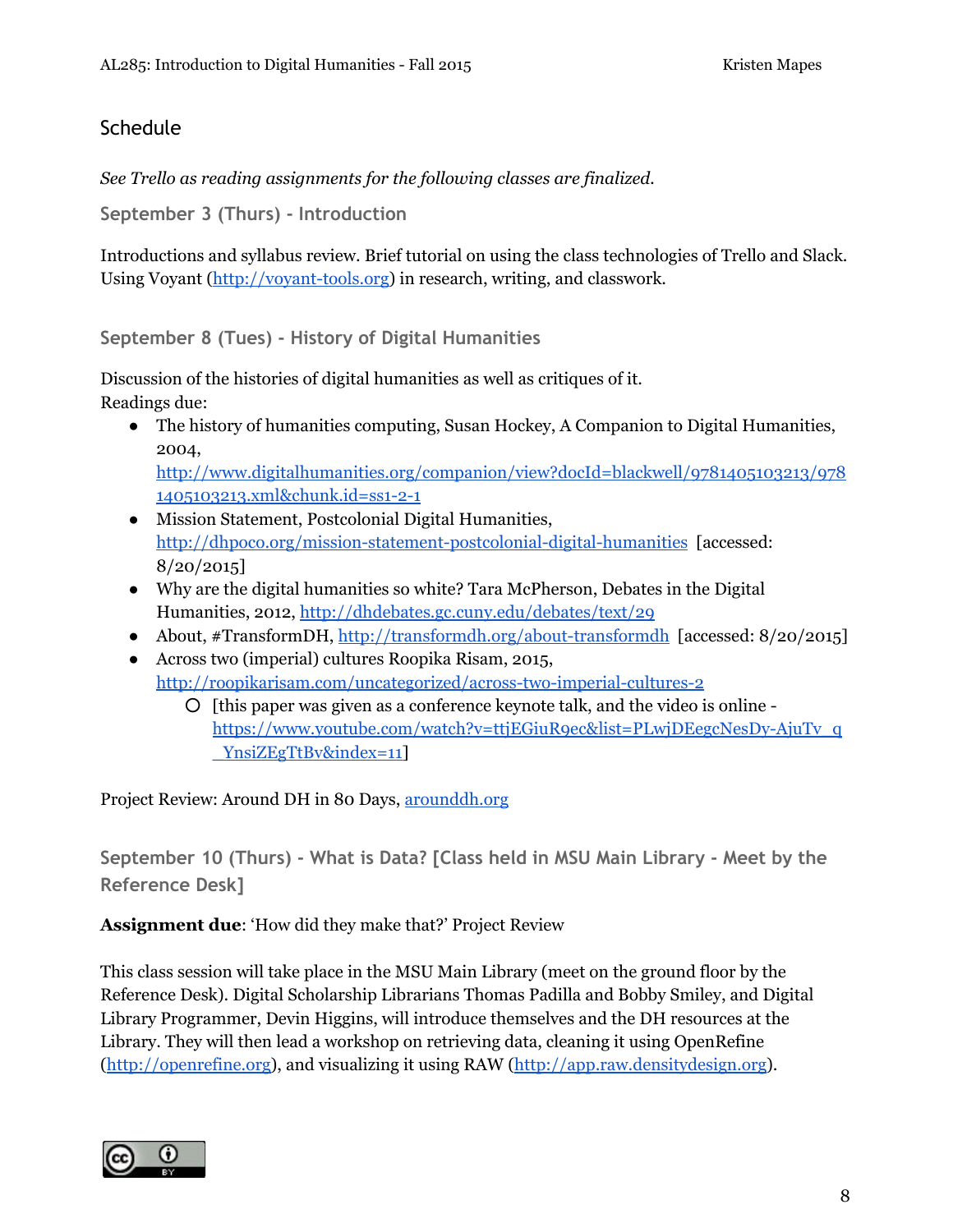#### Readings due:

- Defining Data for Humanists: Text, Artifact, Information or Evidence? Trevor Owens, *Journal of Digital Humanities* (1)1 2011, <http://journalofdigitalhumanities.org/1-1/defining-data-for-humanists-by-trevor-owens>
- Library Collections as Humanities Data: The Facet Effect, Thomas Padilla and Devin Higgins, *Public Services Quarterly* (10)4 2014, [http://thomaspadilla.org/papers/padillahiggins\\_humdata\\_postprint.pdf](http://thomaspadilla.org/papers/padillahiggins_humdata_postprint.pdf)
- How did they make that?, Miriam Posner, 2013, <http://miriamposner.com/blog/how-did-they-make-that>
- How did they make that? The Video!, Miriam Posner, 2014, <http://miriamposner.com/blog/how-did-they-make-that-the-video>

### **September 15 (Tues) - Project Management Introduction**

### **Assignment due**: DH Project Critique

Readings

- DH project management: The very, very basics, Miriam Posner, 2014, [http://www.humanities.ucla.edu/getty-2014/wp-content/uploads/Project-Management-fo](http://www.humanities.ucla.edu/getty-2014/wp-content/uploads/Project-Management-for-Getty-Institute.pdf) [r-Getty-Institute.pdf](http://www.humanities.ucla.edu/getty-2014/wp-content/uploads/Project-Management-for-Getty-Institute.pdf)
- Project charter guidelines and toolkit, Miriam Posner, [http://miriamposner.com/dh101f14/wp-content/uploads/2014/10/ProjectCharterGuidelin](http://miriamposner.com/dh101f14/wp-content/uploads/2014/10/ProjectCharterGuidelinesAndTemplate.docx) [esAndTemplate.docx](http://miriamposner.com/dh101f14/wp-content/uploads/2014/10/ProjectCharterGuidelinesAndTemplate.docx)
- Project management one-pager, Tito Sierra, 2011 <http://www.slideshare.net/tsierra/the-projectonepager>
- 'It's a team if you use 'reply all'': An exploration of research teams in digital humanities environments, Lynne Siemens, Literary & Linguistic Computing, 2009, [https://lynnesiemens.files.wordpress.com/2012/06/siemens\\_its\\_a\\_team.pdf](https://lynnesiemens.files.wordpress.com/2012/06/siemens_its_a_team.pdf)
- Look around at <u>[devdh.org](http://devdh.org/)</u>. Bookmark it.

## **September 17 (Thurs) - Digital Identity and Engagement**

There are a lot of perspectives from academics, media, and elsewhere about what a person's especially a young person's - digital identity is or should be. This class session looks at the "digital natives" concept as well as an opposing model, "visitor and resident." We will map our own online identities and explore variations, especially how they may influence group project dynamics and class communication. The role of digital identity and online communication in the Digital Humanities community will also be discussed.

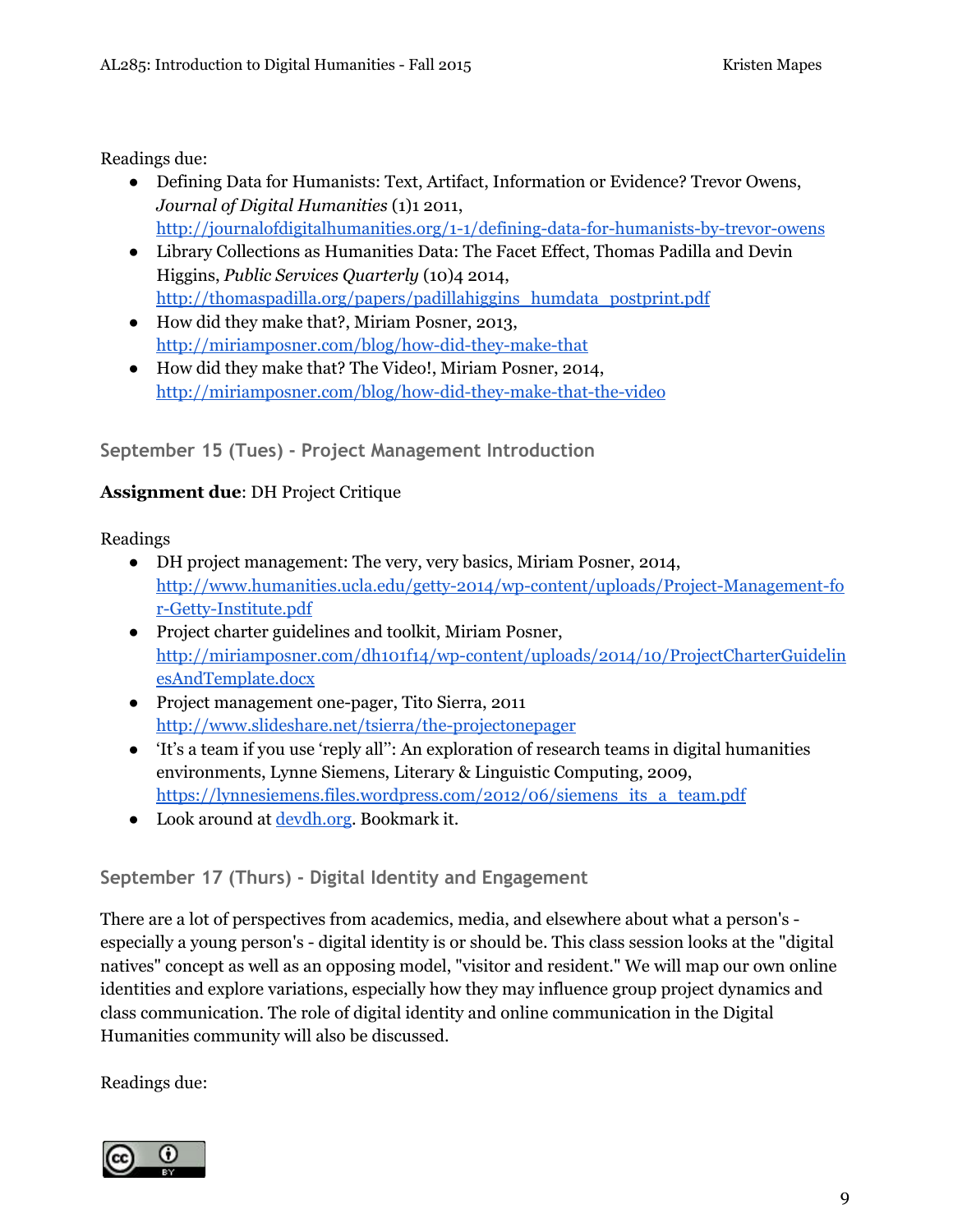- Digital Natives, Digital Immigrants, Marc Prensky, 2001, [http://www.marcprensky.com/writing/Prensky%20-%20Digital%20Natives,%20Digital%2](http://www.marcprensky.com/writing/Prensky%20-%20Digital%20Natives,%20Digital%20Immigrants%20-%20Part1.pdf) [0Immigrants%20-%20Part1.pdf](http://www.marcprensky.com/writing/Prensky%20-%20Digital%20Natives,%20Digital%20Immigrants%20-%20Part1.pdf)
- How I learned to stop worrying about digital natives and love V&R, Donna Lanclos, 2014, <http://www.donnalanclos.com/?p=221>
- Visitors & Residents: A New model for online engagement, David S. White and Alison Le Cornu, *First Monday*, 16.9 (2011), <http://firstmonday.org/ojs/index.php/fm/article/view/3171/3049>
- Visitors & Residents Introduction Video, David White, 2014, <https://www.youtube.com/watch?v=sPOG3iThmRI> or at [http://daveowhite.com/vandr](http://daveowhite.com/vandr/)

**September 22 (Tues) - Mapping Introduction**

Readings due:

- Alan McConchie and Beth Schechter, Anatomy of a Web Map, <http://maptime.io/anatomy-of-a-web-map>
- *Abstract Machines: Humanities GIS*, Charles B. Travis, 2015:
	- Ch. 1: Introduction
	- Ch. 2: Toward the Spatial Turn
	- Ch. 8: The terra incognitas of humanities GIS

Projects to Review:

- Africamap, [https://worldmap.harvard.edu/africamap;](https://worldmap.harvard.edu/africamap/) AroundDH description, [http://www.arounddh.org/jekyll/update/2014/09/03/day74](http://www.arounddh.org/jekyll/update/2014/09/03/day74/)
- Slave Revolt in Jamaica, 1760-1761, Vincent Brown, <http://revolt.axismaps.com/>

Tool Tutorials to Review:

- Palladio Tutorial: http://miriamposner.com/blog/getting-started-with-palladio/
- Google Fusion Tables Tutorial: http://miriamposner.com/blog/google-fusion-table-basics-with-ius-cushman-collection/

**September 24 (Thurs) - Mapping Lab**

## **Assignment due**: GIS Mini Report

Readings due: *Abstract Machines: Humanities GIS*, Charles B. Travis, 2015, 1 chapter (see assignment)

Project Review:

● Digital Harlem, [http://digitalharlem.org;](http://digitalharlem.org/) AroundDH description, [http://www.arounddh.org/jekyll/update/2014/07/26/day35](http://www.arounddh.org/jekyll/update/2014/07/26/day35/)

Tool tutorials due:

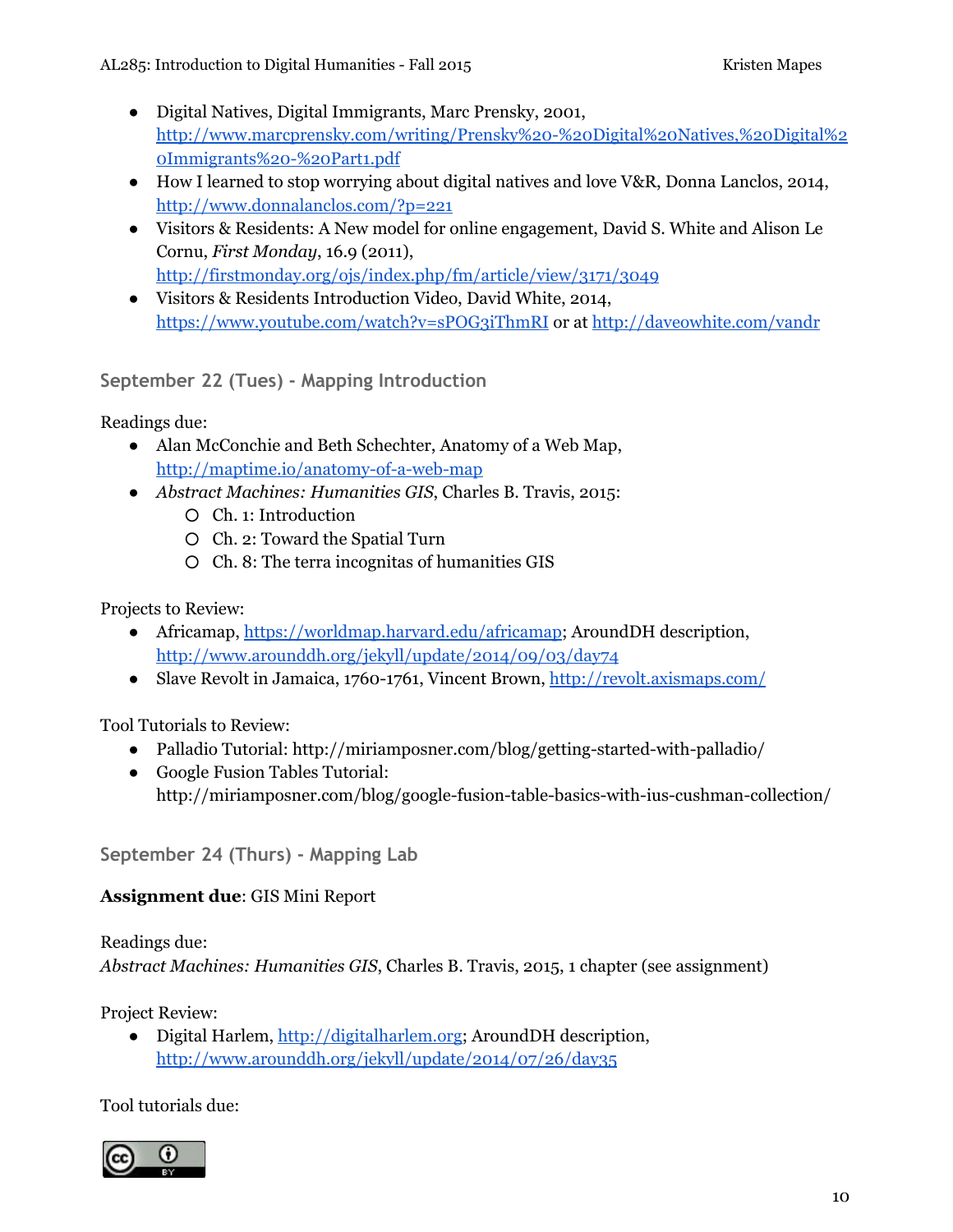- Palladio [http://miriamposner.com/blog/getting-started-with-palladio](http://miriamposner.com/blog/getting-started-with-palladio/)
- Google Fusion Tables <http://miriamposner.com/blog/google-fusion-table-basics-with-ius-cushman-collection>
- Cartodb, Online mapping for beginners <http://academy.cartodb.com/courses/01-beginners-course.html>

**September 29 (Tues) - Disciplinary Presentations**

#### **Assignment due:**Disciplinary Presentations

Readings due: None

**October 1 (Thurs) - Finding and Getting Data [Class held in MSU Archives, Carson Hall, 888 Wilson Road - meet in the lobby]**

Class will be held entirely in the MSU Archives (Conrad Hall, 888 Wilson Road). We will meet in the entrance and then have a tour of some of the collections, especially some of those that have been digitized (and now available in places like the "On the Banks of the Red Cedar" site). Archivist Megan Malone will also show us the Archives' process for digitization.

Then, Thomas Padilla will finish up the class by leading us through a couple of tools for collecting and using data from the web.

In advance of class, please post 2 observations or questions about the reading/projects in the General channel of Slack. Consider this a means of conversing before class. I will respond to your questions and comments, and I encourage you to also react and respond to your fellow classmates' thoughts. Post your comments, etc no later than Wednesday evening at 8pm.

Readings due:

● Haiti's Declaration of Independence: Digging for Lost Documents in the Archives of the Atlantic World, Julia Gaffield, *The Appendix* 2.1, 2014, [http://theappendix.net/issues/2014/1/haitis-declaration-of-independence-digging-for-lost](http://theappendix.net/issues/2014/1/haitis-declaration-of-independence-digging-for-lost-documents-in-the-archives-of-the-atlantic-world) [-documents-in-the-archives-of-the-atlantic-world](http://theappendix.net/issues/2014/1/haitis-declaration-of-independence-digging-for-lost-documents-in-the-archives-of-the-atlantic-world)

Projects to Review:

- On the Banks of the Red Cedar, [http://onthebanks.msu.edu](http://onthebanks.msu.edu/)
- Global Egyptian Museum, [http://www.globalegyptianmuseum.org](http://www.globalegyptianmuseum.org/)
	- Around DH Summary: [http://www.arounddh.org/jekyll/update/2014/09/04/day75](http://www.arounddh.org/jekyll/update/2014/09/04/day75/)
- Iraqi Jewish Archive, [http://ija.archives.gov](http://ija.archives.gov/)
	- Around DH Summary: [http://www.arounddh.org/jekyll/update/2014/08/27/day67](http://www.arounddh.org/jekyll/update/2014/08/27/day67/)
- Kerala State Central Library Rare Books Online, [http://statelibrary.kerala.gov.in/rarebooks](http://statelibrary.kerala.gov.in/rarebooks/)
	- Around DH Summary: [http://www.arounddh.org/jekyll/update/2014/08/30/day70](http://www.arounddh.org/jekyll/update/2014/08/30/day70/)

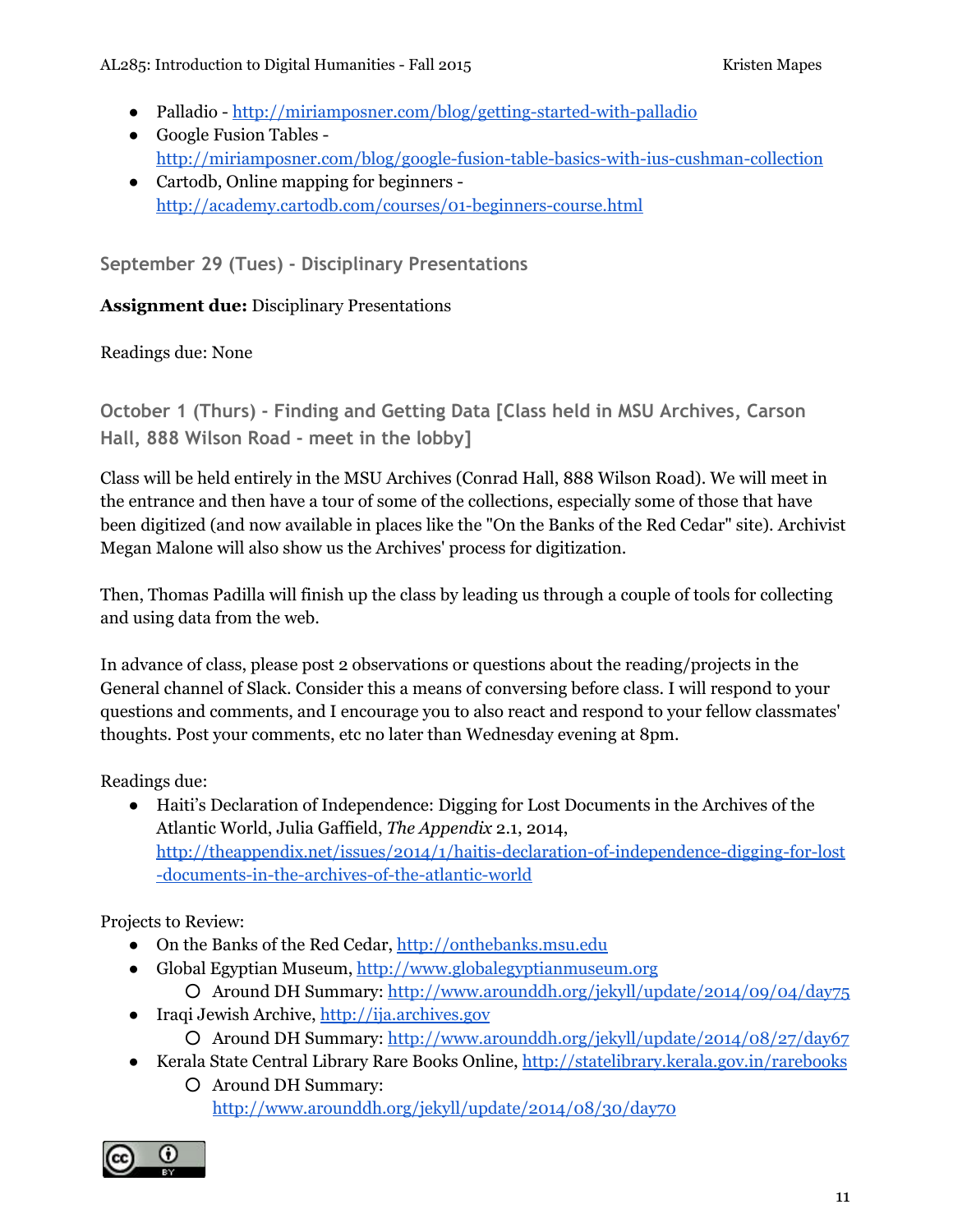- Trove, [http://trove.nla.gov.au](http://trove.nla.gov.au/)
	- Around DH Summary: [http://www.arounddh.org/jekyll/update/2014/06/27/day6](http://www.arounddh.org/jekyll/update/2014/06/27/day6/)
- O Say Can You See: Early Washington, D.C., Law and Family, [http://earlywashingtondc.org](http://earlywashingtondc.org/)

Tools to use:

- Import.io, [https://import.io](https://import.io/)
- Down them All (Firefox extension), <https://addons.mozilla.org/en-US/firefox/addon/downthemall>

**October 6 (Tues) - Metadata, Access, and Preservation**

Readings due:

- Classification and Its Structures, C.M. Sperberg-McQueen, *The Companion to Digital Humanities*, 2004, [http://www.digitalhumanities.org/companion/view?docId=blackwell/9781405103213/978](http://www.digitalhumanities.org/companion/view?docId=blackwell/9781405103213/9781405103213.xml&chunk.id=ss1-3-2&toc.depth=1&toc.id=ss1-3-2&brand=default) [1405103213.xml&chunk.id=ss1-3-2&toc.depth=1&toc.id=ss1-3-2&brand=default](http://www.digitalhumanities.org/companion/view?docId=blackwell/9781405103213/9781405103213.xml&chunk.id=ss1-3-2&toc.depth=1&toc.id=ss1-3-2&brand=default)
- Preservation, Abby Smith, *The Companion to Digital Humanities*, 2004, [http://digitalhumanities.org:3030/companion/view?docId=blackwell/9781405103213/978](http://digitalhumanities.org:3030/companion/view?docId=blackwell/9781405103213/9781405103213.xml&chunk.id=ss1-5-7&toc.depth=1&toc.id=ss1-5-7&brand=9781405103213_brand) [1405103213.xml&chunk.id=ss1-5-7&toc.depth=1&toc.id=ss1-5-7&brand=9781405103213\\_b](http://digitalhumanities.org:3030/companion/view?docId=blackwell/9781405103213/9781405103213.xml&chunk.id=ss1-5-7&toc.depth=1&toc.id=ss1-5-7&brand=9781405103213_brand) [rand](http://digitalhumanities.org:3030/companion/view?docId=blackwell/9781405103213/9781405103213.xml&chunk.id=ss1-5-7&toc.depth=1&toc.id=ss1-5-7&brand=9781405103213_brand)
- How Netflix reverse engineered Hollywood, Alexis C. Madrigal, *The Atlantic*, 2014, [http://www.theatlantic.com/technology/archive/2014/01/how-netflix-reverse-engineered](http://www.theatlantic.com/technology/archive/2014/01/how-netflix-reverse-engineered-hollywood/282679/)[hollywood/282679](http://www.theatlantic.com/technology/archive/2014/01/how-netflix-reverse-engineered-hollywood/282679/)

**October 8 (Thurs) - Metadata [Class held in MSU Main Library - Meet by the Reference Desk]**

- MS FND IN A LBRY: or, The day civilization collapsed, Hal Draper, *The Magazine of Fantasy and Science Fiction* 21, 1961, p. 76-81, <http://folk.uio.no/knuthe/msfndinalbry.html>
- Adding descriptions to digital photos: Your gift to the future. *Library of Congress*, 2011, [http://www.digitalpreservation.gov/multimedia/videos/personalarchiving-photometadata.](http://www.digitalpreservation.gov/multimedia/videos/personalarchiving-photometadata.html) [html](http://www.digitalpreservation.gov/multimedia/videos/personalarchiving-photometadata.html)
- META Resources: Exif Standards, *Photometadata*, <http://www.photometadata.org/META-Resources-metadata-types-standards-Exif>
- Video preservation for the millennia, Linda Tadic, *AMIA Tech Review* 4, 2012 [file uploaded to Slack]
- Setting the Stage, Anne J. Gilliland, *Introduction to Metadata*, M. Baca, editor, Getty Research Institute, 2008, [http://www.getty.edu/research/publications/electronic\\_publications/intrometadata/settin](http://www.getty.edu/research/publications/electronic_publications/intrometadata/setting.html) [g.html](http://www.getty.edu/research/publications/electronic_publications/intrometadata/setting.html)

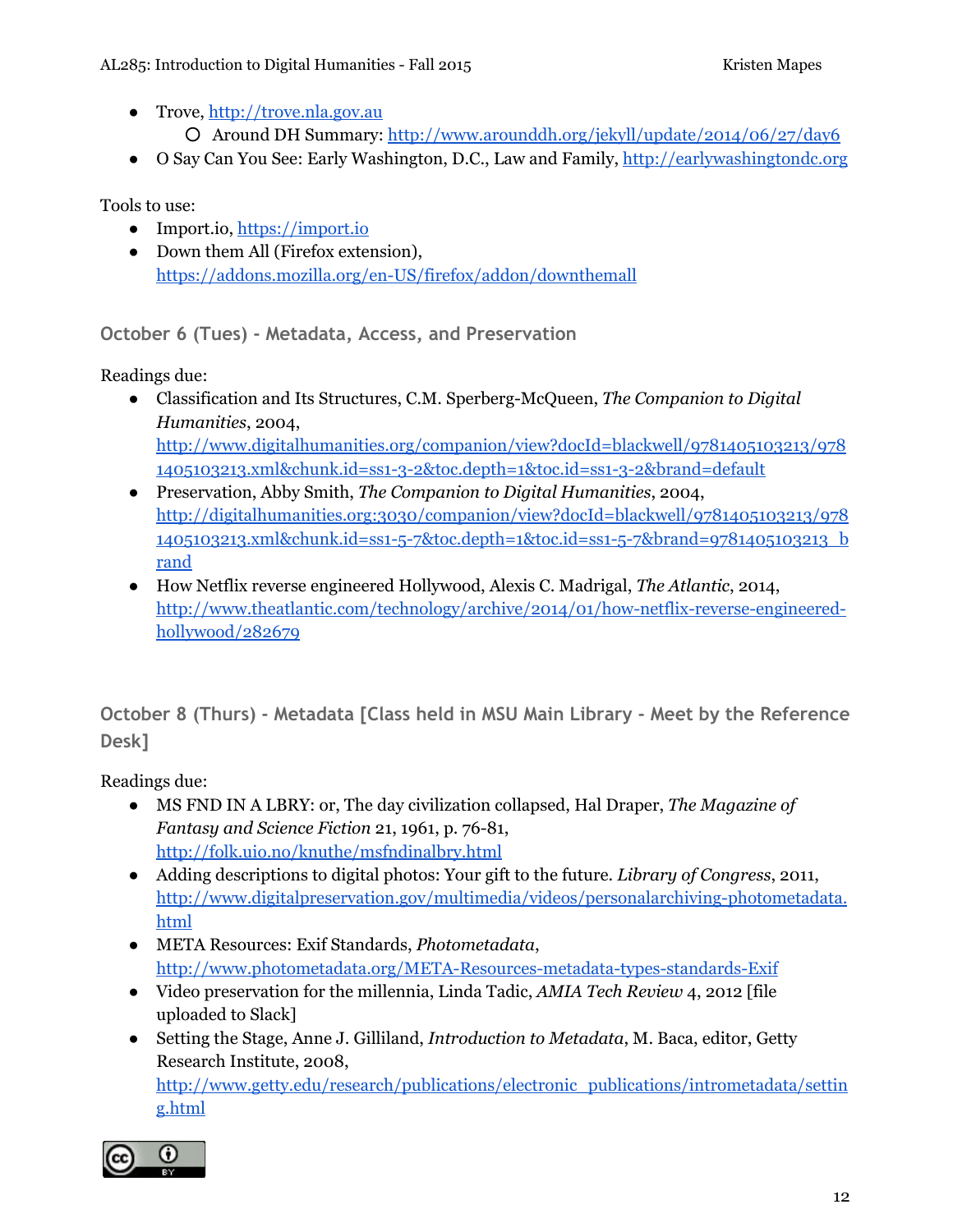● Metadata and the Web, Tony Gill, *Introduction to Metadata*, M. Baca, editor, Getty Research Institute, 2008, [http://www.getty.edu/research/publications/electronic\\_publications/intrometadata/meta](http://www.getty.edu/research/publications/electronic_publications/intrometadata/metadata.html) [data.html](http://www.getty.edu/research/publications/electronic_publications/intrometadata/metadata.html)

### **October 13 (Tues) - Network Analysis Introduction**

#### **Assignment due**: Twitter Storify digest

Readings due:

- Using metadata to find Paul Revere, Kieran Healy, 2013, [http://kieranhealy.org/blog/archives/2013/06/09/using-metadata-to-find-paul-revere](http://kieranhealy.org/blog/archives/2013/06/09/using-metadata-to-find-paul-revere/)
- Demystifying Networks, Part 1, Scott Weingart, 2011, <http://www.scottbot.net/HIAL/?p=6279>
- Demystifying Networks, Part 2, Scott Weingart, 2011, <http://www.scottbot.net/HIAL/?p=6526>

Projects to review:

- Quantifying Kissinger, Micki Kauffman, [http://blog.quantifyingkissinger.com](http://blog.quantifyingkissinger.com/)
- Viral Texts: Mapping Networks of Re-Printing in 19th Century Newspapers and Magazines, Ryan Cordell and David A. Smith, [http://viraltexts.org](http://viraltexts.org/)

Tools to learn:

● Palladio - [palladio.designhumanities.org](http://palladio.designhumanities.org/)

**October 15 (Thurs) - Network Analysis Lab [Guest speaker: Thomas Padilla]**

Readings due:

- Social network analysis and ancient history, Diane Cline, 2014, https://www.youtube.com/watch?t=6&v=RlA3wNmJ5ps
- Six degrees of Alexander: Social network analysis as a tool for ancient history, Diane Cline, *Ancient History Bulletin*, 2012,
	- [http://dianehcline.com/files/5214/0648/4349/0006b.HarrisCline\\_1\\_2.pdf](http://dianehcline.com/files/5214/0648/4349/0006b.HarrisCline_1_2.pdf)
- Viking sagas: Six degrees of Icelandic separation: Social networks from the Viking era, Padraig MacCarron and Ralph Kenna, *Significance*, 10.6 2013, <http://onlinelibrary.wiley.com/doi/10.1111/j.1740-9713.2013.00704.x/epdf>

Tools to learn:

● Gephi - [http://gephi.github.io](http://gephi.github.io/)

Tutorials for Gephi:

● 'The Complete n00b's Guide to Gephi', Brian Sarnaki, <http://www.briansarnacki.com/gephi-tutorial>

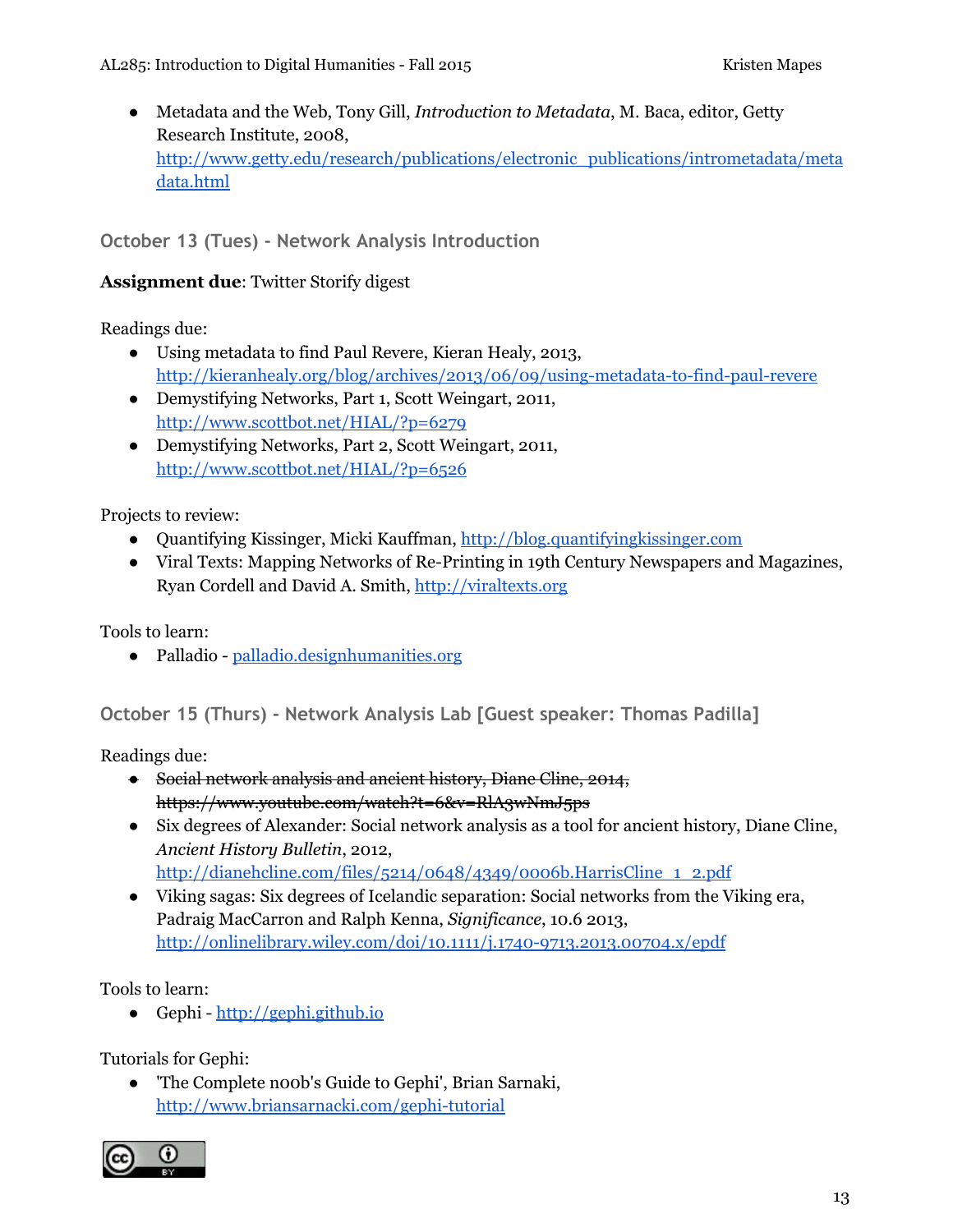● 'Introduction to Network Analysis', Thomas Padilla and Brandon Locke, <http://thomaspadilla.org/na2014>

**October 20 (Tues) - Project Management and Grants [Class held at MATRIX, 4th floor Natural Sciences building]**

Class will take place at one of the longest running Digital Humanities Centers in the country, MATRIX. We will meet in the conference room, on the 4th floor of the Natural Sciences building. [The easiest way to find the room is to take the elevator that's by the vending machines to the 4th floor.] The Director of MATRIX, Dean Rehberger, will talk with us about the role of grants in digital humanities, project management, and the relationship between the two.

Readings due:

- Best practice principles of designing your first project, Jennifer Guiliano an Simon Appleford, *devdh*, 2013, <http://devdh.org/lectures/design/bestpractice> [listen the podcast as well as looking at the slides]
- Explore the National Endowment for the Humanities Office of Digital Humanities featured projects page [\(http://www.neh.gov/divisions/odh/featured-project\)](http://www.neh.gov/divisions/odh/featured-project).
- Interview with project director Ryan Cordell [\(http://www.neh.gov/divisions/odh/featured-project/odh-project-director-qa-ryan-cordell](http://www.neh.gov/divisions/odh/featured-project/odh-project-director-qa-ryan-cordell) ) [this project should be familiar]

Also, look at the most recent DH Implementation grants, awarded in July 2015 [\(http://www.neh.gov/divisions/odh/grant-news/announcing-6-digital-humanities-implementatio](http://www.neh.gov/divisions/odh/grant-news/announcing-6-digital-humanities-implementation-grants-awards-july-2015) [n-grants-awards-july-2015\)](http://www.neh.gov/divisions/odh/grant-news/announcing-6-digital-humanities-implementation-grants-awards-july-2015).

See any projects that are familiar?

- NC State's 'acoustic modeling' grant should be familiar if we think back to the Disciplinary Presentations.
- USC's grant will support Scalar, a platform you've heard about from Miriam Posner's videos early in the class.
- Emory's Slave Voyages project provides more functionality and research on the Trans-Atlantic Slave Database, which we encountered in part when looking at AfricaMap, a while ago.

As you have and continue to encounter DH projects, keep an eye out for the NEH funding symbol. In class on Tuesday we will learn about how digital humanities researchers and centers approach getting grants. We will also think about how the priorities of grant-giving organizations shapes the projects and research we see. In preparation for that discussion, please look over the Updated Guidelines for Digital Humanities Start Up Grants

[\(http://www.neh.gov/divisions/odh/grant-news/updated-guidelines-digital-humanities-start-gran](http://www.neh.gov/divisions/odh/grant-news/updated-guidelines-digital-humanities-start-grants)  $ts$ .</u>

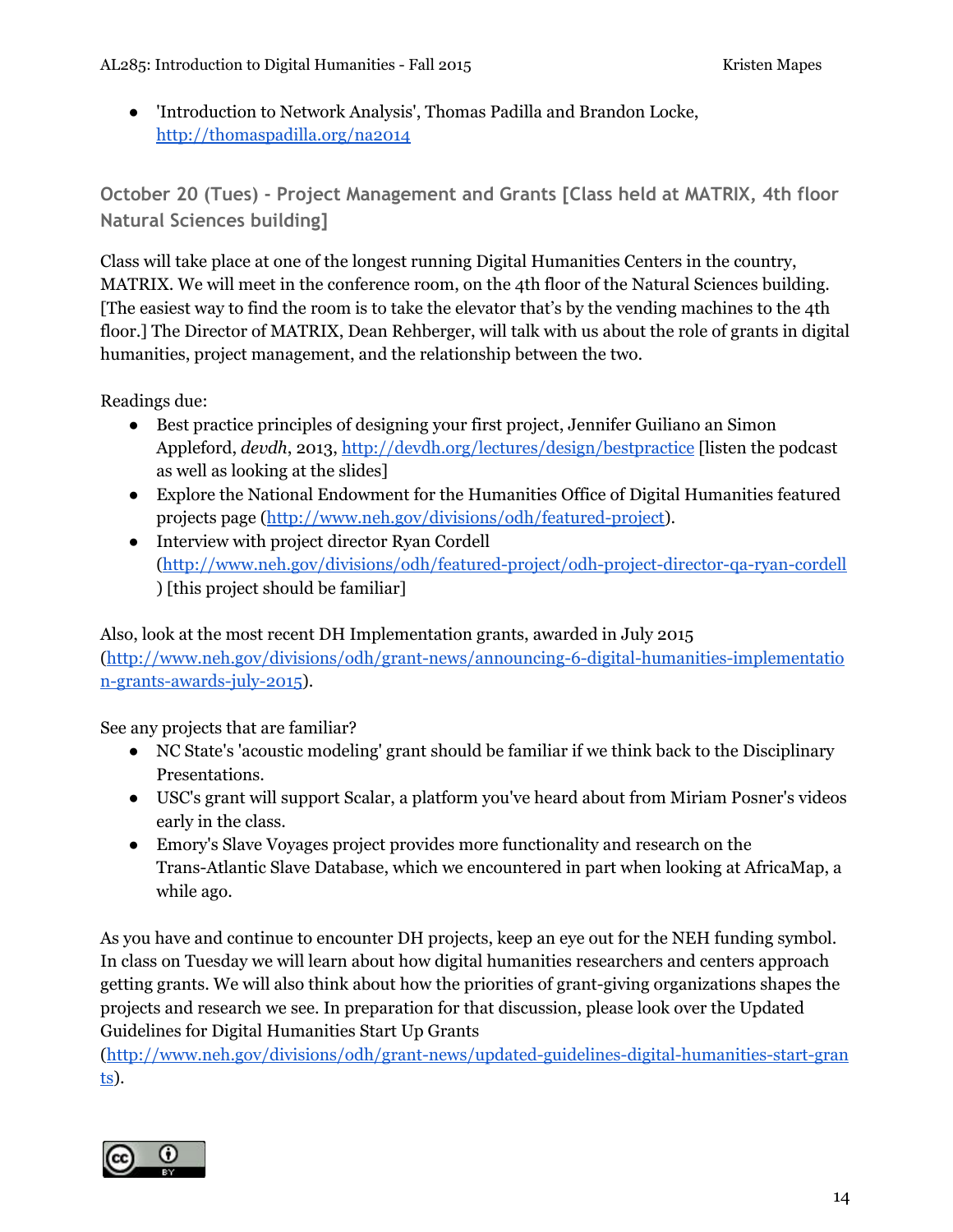**October 22 (Thurs) - Work on Projects**

**October 27 (Tues) - Text Analysis Introduction**

Readings due:

• Seven ways humanists are using computers to understand texts, Ted Underwood, 4 June 2015, [http://tedunderwood.com/2015/06/04/seven-ways-humanists-are-using-computers-to-un](http://tedunderwood.com/2015/06/04/seven-ways-humanists-are-using-computers-to-understand-text/) [derstand-text](http://tedunderwood.com/2015/06/04/seven-ways-humanists-are-using-computers-to-understand-text/)

Projects to review:

● Lincoln Logarithms, [http://disc.library.emory.edu/lincoln](http://disc.library.emory.edu/lincoln/)

Tools to use:

● Voyant ([http://beta.voyant-tools.org\)](http://beta.voyant-tools.org/)

**October 29 (Thurs) - Text Analysis Lab**

#### **Assignment due:** Project proposal

Readings due:

● Topic modeling: A basic introduction, Megan R. Brett, Journal of Digital Humanities 2.1, 2012, [http://journalofdigitalhumanities.org/2-1/topic-modeling-a-basic-introduction-by-megan](http://journalofdigitalhumanities.org/2-1/topic-modeling-a-basic-introduction-by-megan-r-brett)[r-brett](http://journalofdigitalhumanities.org/2-1/topic-modeling-a-basic-introduction-by-megan-r-brett)

Projects to review/explore:

- The Networked Corpus, [http://www.networkedcorpus.com](http://www.networkedcorpus.com/)
- TJ Mind (Thomas Jefferson's letters), [http://tjmind.org](http://tjmind.org/)
- InPhO Topic Explorer (includes 3 datasets for exploration HathiTrust, Stanford Encyclopedia of Philosophy, & Associated Press articles), [http://inphodata.cogs.indiana.edu](http://inphodata.cogs.indiana.edu/)

**November 3 (Tues) - Image and Video Analysis Introduction**

- Very basic strategies for interpreting results from Topic Modeling Tool, Miriam Posner and Andy Wallace, 10/29/2012, [http://miriamposner.com/blog/very-basic-strategies-for-interpreting-results-from-the-topi](http://miriamposner.com/blog/very-basic-strategies-for-interpreting-results-from-the-topic-modeling-tool) [c-modeling-tool](http://miriamposner.com/blog/very-basic-strategies-for-interpreting-results-from-the-topic-modeling-tool)
- The details: Training and validating big models on big data, David Mimno, *Journal of Digital Humanities* 2.1, 2012, <http://journalofdigitalhumanities.org/2-1/the-details-by-david-mimno> [Watch the first 17 minutes]

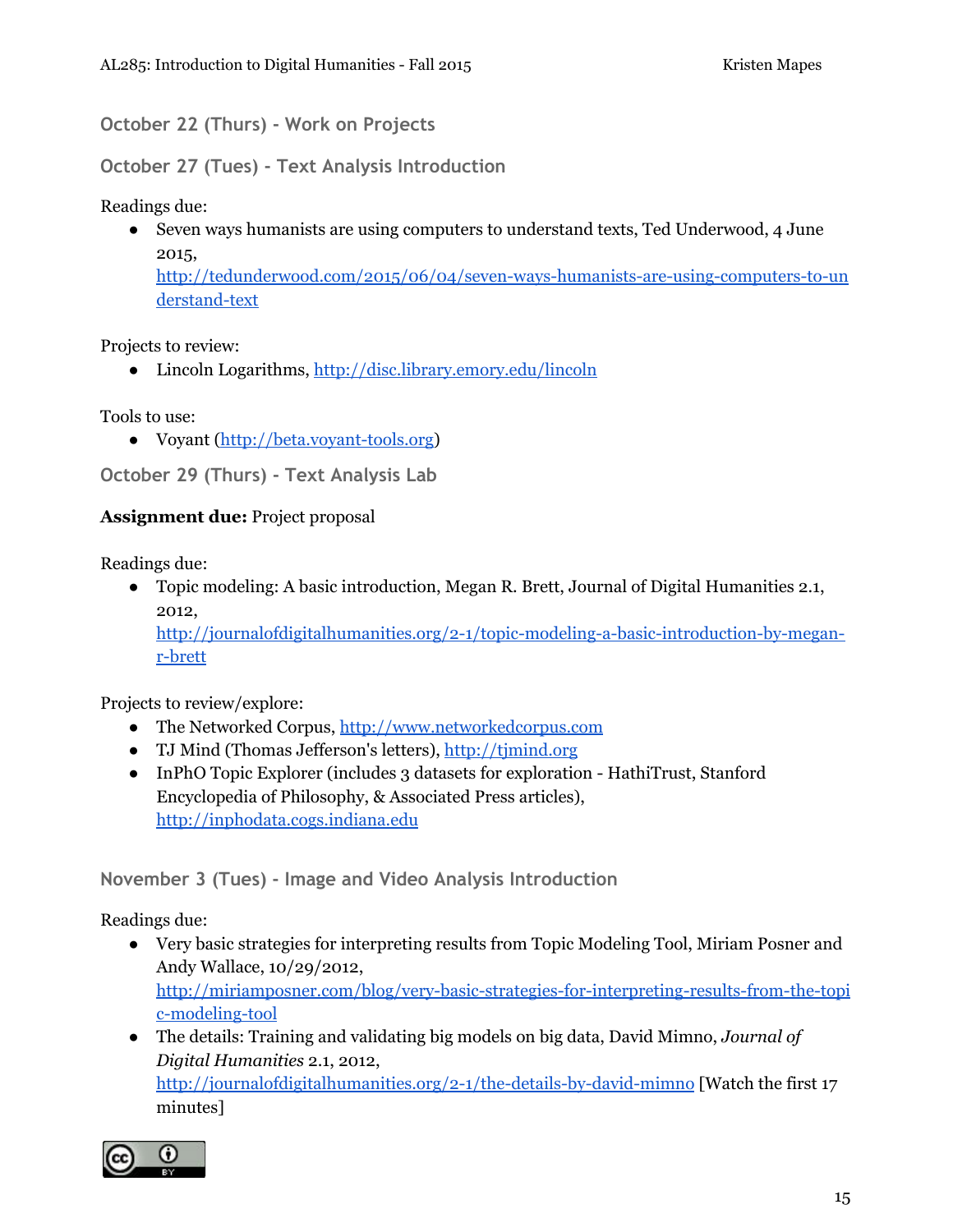- What can topic models of PMLA teach us about the history of literary scholarship?, Andrew Goldstone and Ted Underwood, *Journal of Digital Humanities* 2.1, 2012, [http://journalofdigitalhumanities.org/2-1/what-can-topic-models-of-pmla-teach-us-by-ted](http://journalofdigitalhumanities.org/2-1/what-can-topic-models-of-pmla-teach-us-by-ted-underwood-and-andrew-goldstone) [-underwood-and-andrew-goldstone](http://journalofdigitalhumanities.org/2-1/what-can-topic-models-of-pmla-teach-us-by-ted-underwood-and-andrew-goldstone) [be sure to click through to Figure 1, a browsable interactive network of topics]
- Information visualization concepts, Johanna Drucker, 2013, *Introduction to Digital Humanities: Concepts, Methods, and Tutorials for Students and Instructors*, UCLA, [http://dh101.humanities.ucla.edu/?page\\_id=40](http://dh101.humanities.ucla.edu/?page_id=40)
- What is visualization?, Lev Manovich, 2010, [http://manovich.net/content/04-projects/064-what-is-visualization/61\\_article\\_2010.pdf](http://manovich.net/content/04-projects/064-what-is-visualization/61_article_2010.pdf)

Short assignment due:

After reading the topic modeling tutorial, watching the video, and reading the article, select one quotation, image, or passage, and write a couple of sentences commenting/reacting to it. Post the passage and your response to the #readings channel in Slack.

**November 5 (Thurs) Image and Video Analysis Lab [Guest speaker: Scott Schopieray]**

Readings due:

● TBA

```
November 10 (Tues) - Work on Projects
```
**November 12 (Thurs) - User Experience and Accessibility**

#### **Assignment due:** Project update and timeframe

Readings due:

- Disability, Universal Design, and the Digital Humanities, George H. Williams, Debates in the Digital Humanities, 2012, <http://dhdebates.gc.cuny.edu/debates/text/44>
- UX Apprentice, [http://www.uxapprentice.com](http://www.uxapprentice.com/)
- Elements of User Experience, Slideshare, Jesse James Garrett, [http://www.slideshare.net/openjournalism/elements-of-user-experience-by-jesse-james-ga](http://www.slideshare.net/openjournalism/elements-of-user-experience-by-jesse-james-garrett,) [rrett,](http://www.slideshare.net/openjournalism/elements-of-user-experience-by-jesse-james-garrett,) 2011

**November 17 (Tues) - Digital to Physical**

We will spend the first half of class discussing the maker movement and digital humanities. Then, in the second half of class, we will have some time to work individually or in project groups as well as to discuss with each other how final projects are going.

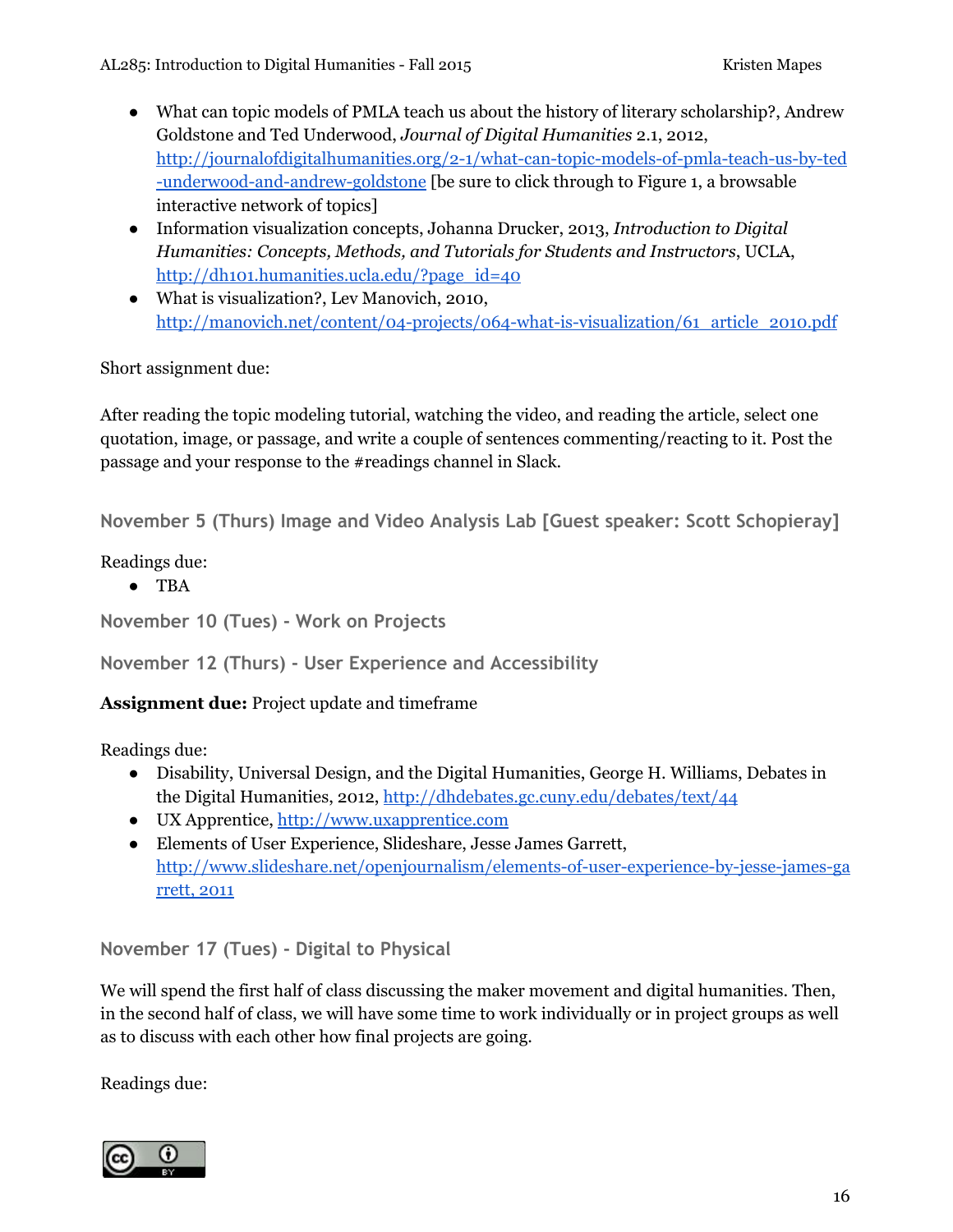AL285: Introduction to Digital Humanities - Fall 2015 **Kristen Mapes** Kristen Mapes

- Making it, Evgeny Morozov, *The New Yorker*, 1/13/2014, <http://www.newyorker.com/magazine/2014/01/13/making-it-2>
- Paper circuitry illuminates 'writing as making', Mia Zamora, *DML Central*, <http://dmlcentral.net/paper-circuitry-illuminates-writing-as-making>
- Haptic computing and tactile interfacing, Kandace Pansire, UCLA Digital Humanities, <http://www.cdh.ucla.edu/news-events/haptic-computing-and-tactile-interfacing>
- Remaking the Past [Podcast], Jentery Sayers, University of Virignia Scholars' Lab, 12/5/2014, <http://scholarslab.org/podcasts/podcast-jentery-sayers-on-remaking-the-past>
- ●

**November 19 (Thurs) - Physical Computing [Class held in LEADR, Old Horticulture 112]**

Readings due:

● Prototyping the past, Jentery Sayers, *Visible Language 49.3*, Forthcoming [permission given by Jentery Sayers]

**November 24 (Tues) - Work on Projects**

**December 1 (Tues) - Exam Review**

**December 3 (Thurs) - Exam**

**December 8 (Tues) - Work on Projects**

**December 10 (Thurs) - Work on Projects**

**Final Exam Week - Project Presentations and Class Wrap Up**

**Assignment due:**Final Project [due on Friday, December 18, 10:00am]